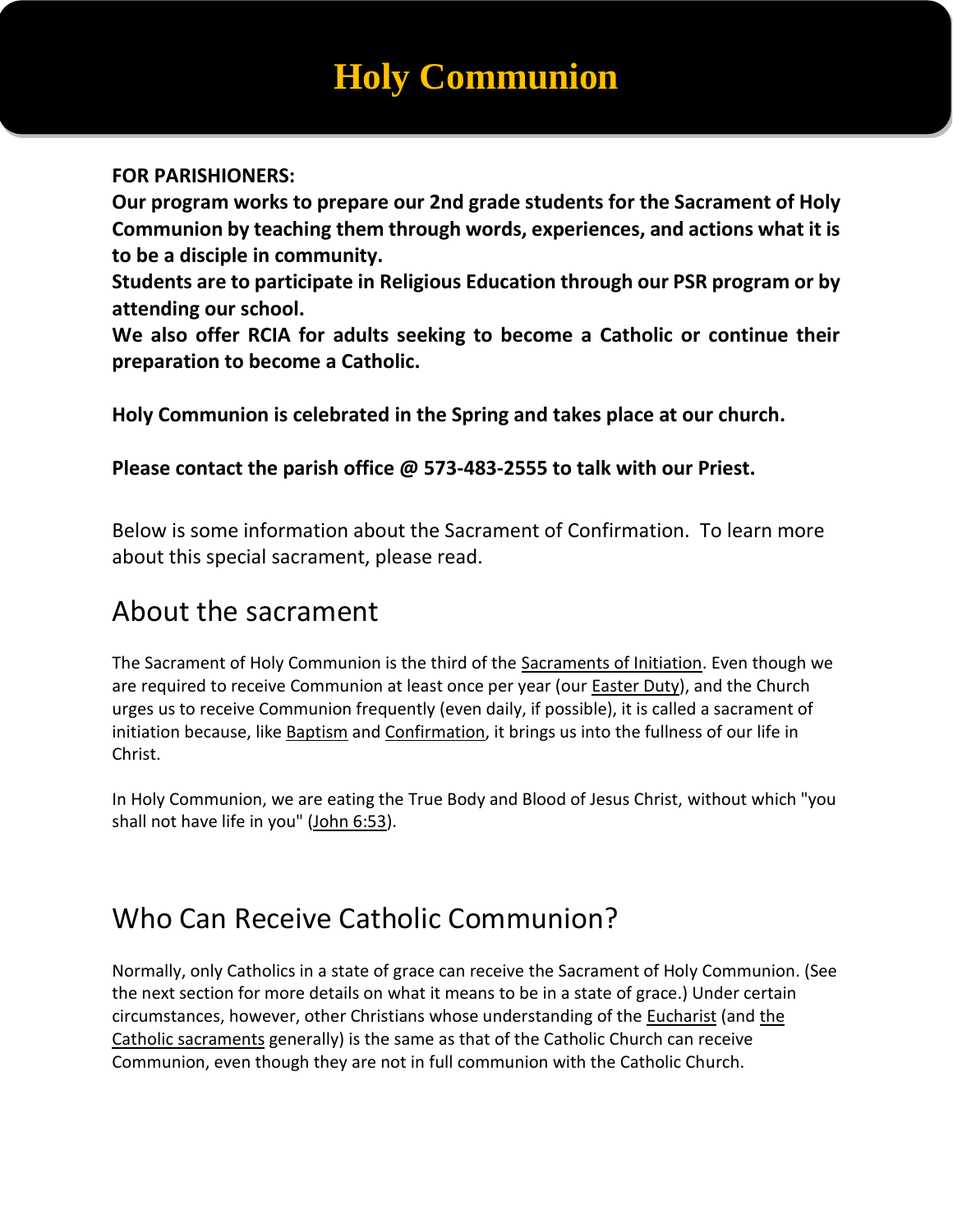In their [Guidelines for the Reception of Communion,](http://www.usccb.org/prayer-and-worship/the-mass/order-of-mass/liturgy-of-the-eucharist/guidelines-for-the-reception-of-communion.cfm) the U.S. Conference of Catholic Bishops notes that "Eucharistic sharing in exceptional circumstances by other Christians requires permission according to the directives of the diocesan bishop and the provisions of canon law." In those circumstances,

Members of the Orthodox Churches, the Assyrian Church of the East, and the Polish National Catholic Church are urged to respect the discipline of their own Churches. According to Roman Catholic discipline, the Code of Canon Law does not object to the reception of Communion by Christians of these Churches.

Under no circumstances are non-Christians allowed to receive Communion, but Christians beyond those mentioned above (*e.g.*, Protestants) can, under canon law [\(Canon 844, Section 4\)](http://www.vatican.va/archive/ENG1104/__P2T.HTM), receive Communion in very rare circumstances:

If the danger of death is present or other grave necessity, in the judgment of the diocesan bishop or the conference of bishops, Catholic ministers may licitly administer these sacraments to other Christians who do not have full Communion with the Catholic Church, who cannot approach a minister of their own community and on their own ask for it, provided they manifest Catholic faith in these sacraments and are properly disposed.

#### Preparing for the Sacrament of Holy Communion

Because of the intimate connection of the Sacrament of Holy Communion to our life in Christ, Catholics who wish to receive Communion must be in a state of grace—that is, free of any grave or mortal sin—before receiving it, as St. Paul explained in [1 Corinthians 11:27-29.](http://www.drbo.org/x/d?b=drb&bk=53&ch=11&l=27#x) Otherwise, as he warns, we receive the sacrament unworthily, and we "eateth and drinketh damnation" to ourselves.

If we are aware of having committed a mortal sin, we must participate in the Sacrament of [Confession](https://www.thoughtco.com/the-sacrament-of-confession-542139) first. The Church sees the two sacraments as connected, and urges us, when we can, to join frequent Confession with frequent Communion.

In order to receive Communion, we must also abstain from food or drink (except for water and medicine) for one hour beforehand. (For more details on the Communion fast, see [What Are](https://www.thoughtco.com/rules-for-fasting-before-communion-542845)  [the Rules for Fasting Before Communion?\)](https://www.thoughtco.com/rules-for-fasting-before-communion-542845)

### Making a Spiritual Communion

If we cannot receive Holy Communion physically, either because we cannot make it to [Mass](https://www.thoughtco.com/catholic-mass-542959) or because we need to go to Confession first, we can pray an Act of Spiritual Communion, in which we express our desire to be united with Christ and ask Him to come into our soul. A spiritual communion is not sacramental but prayed devoutly, it can be a source of grace that can strengthen us until we can receive the Sacrament of Holy Communion once again.